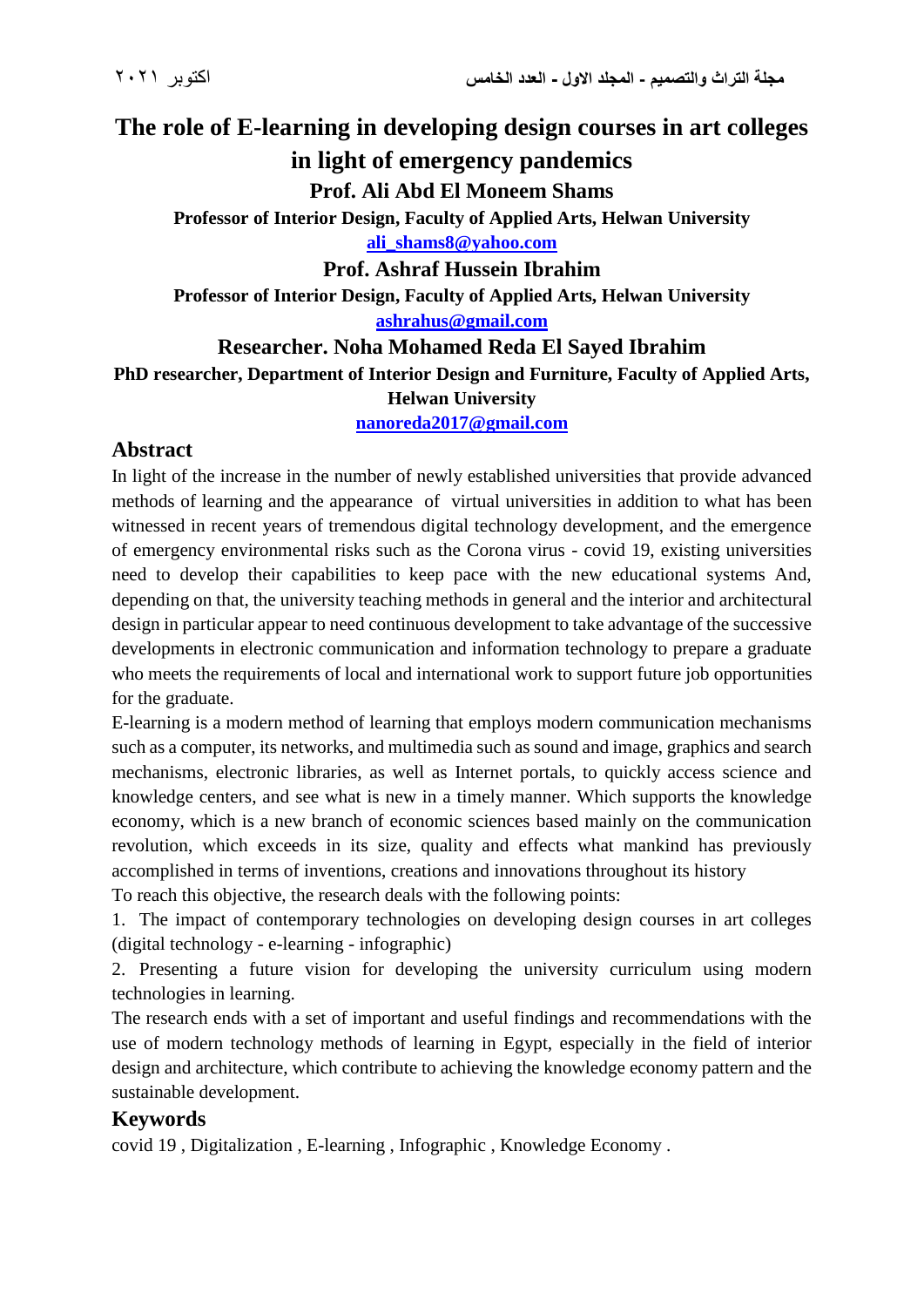# **The research problem :**

The lack of university courses, especially in art colleges, during the second and third decade of the 21st century, to benefit from the appropriate digital technology.

# **The research Objective:**

The research aims to:

Presenting a future vision for developing courses by using appropriate modern technologies in learning.

## **The research importance:**

Applying the proposed methodology for learning through appropriate digital technology to confront emergency environmental dangers such as the COVID-19 pandemic, which may impede the educational process and the launch of the knowledge economy pattern .

### **The research hypotheses:**

The close link between relying on appropriate digital technology in developing curricula in the fields of interior design and architecture works to confront the emergency environmental dangers that impede the educational process (such as the Corona pandemic) .

## **The research limits :**

Time limits: during the second and third decade of the twenty-first century. Spatial limits: analysis of models for art courses, especially interior design and furniture.

## **Introduction:**

When the world began to face a range of critical environmental risks, including the Corona virus -figure(1)- covid 19 pandemic and the spread of the epidemic in many countries of the world, Jaime Saavedra, Director of the Education Sector at the World Bank, announced that the world is witnessing many changes due to the Corona pandemic, noting that the Corona pandemic prompted us to think about the necessity of Using technology in distance education using multiple platforms, stressing that Egypt's experience in distance education was interesting



**FIGURE 1: SHOWS THE COVID-19 STRAIN**

Therefore, in order to complete the university study process in light of the

Corona pandemic, it was necessary for students to present their projects in digital form using appropriate computer programs and the use of the information network. Which achieves the concept of sustainable development in terms of energy savings, using appropriate digital and technological systems- figure(2) , and the preservation of natural resources.



**Figure 2 - Shows How To Develop Courses**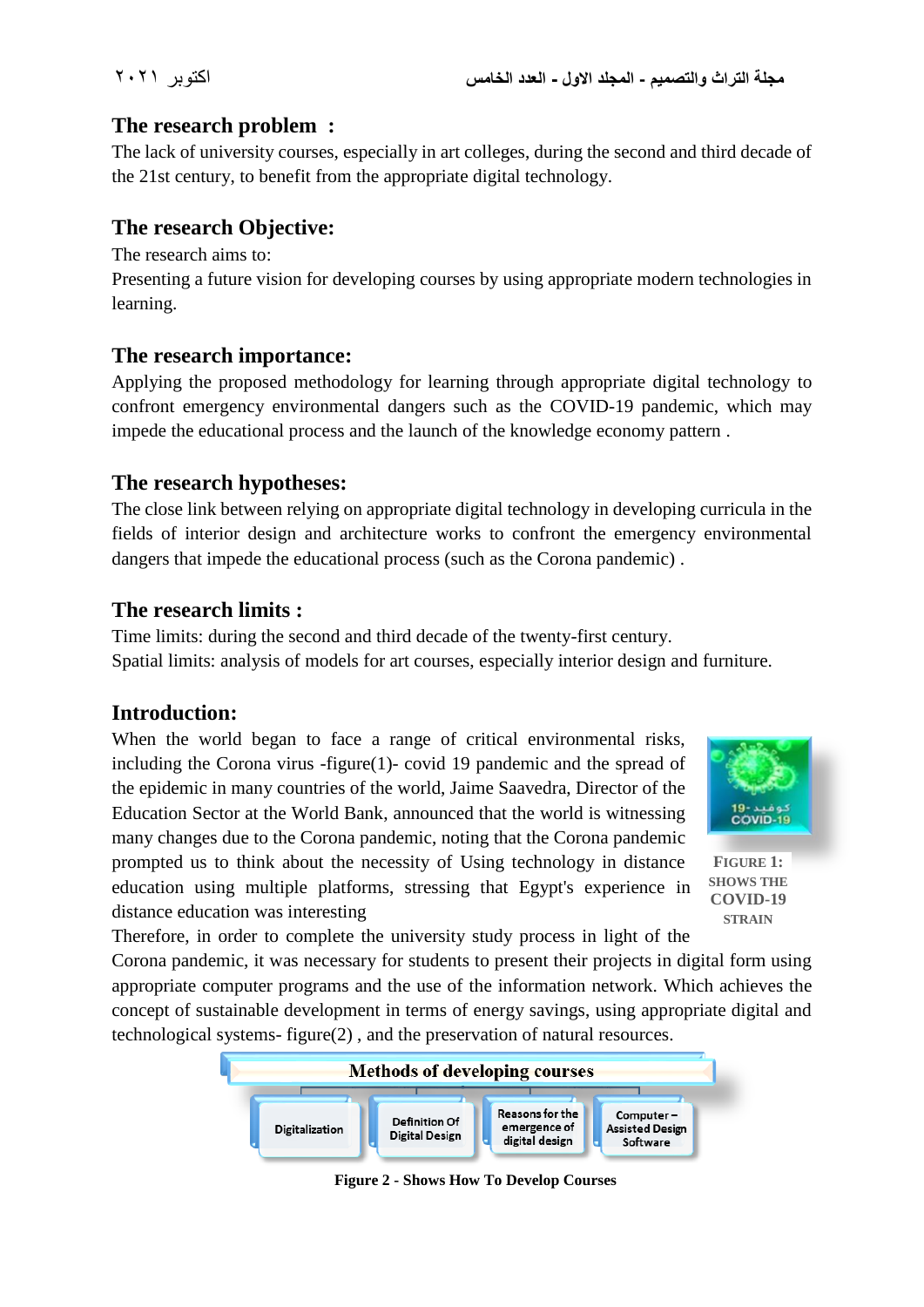#### **Digitalization :**

Digitization is one of the features of today's civilization, and it is the basic step that is necessary for the computer to deal with any kind of information.

### **Definition Of Digital Design :**

Refers to the design process (configuration and innovation) that is carried out by the computer (this includes architecture, design of interior spaces, applications and other fields).

#### **Reasons for the emergence of digital design :**

- Continuous development of computer programs.
- The emergence of a new growing system of information networks.
- The contribution of advanced technology to the development of new industrial and technical systems.

| Program<br>name                  | Its uses in the field of design<br>and architectural drawing      |  | Program<br>name                   | Its uses in the field of design and<br>architectural drawing                                 |                        |
|----------------------------------|-------------------------------------------------------------------|--|-----------------------------------|----------------------------------------------------------------------------------------------|------------------------|
| <b>AutoCA</b><br>D               | It is used to<br>make 2D and<br>3D graphics                       |  | 3D<br><b>Studio</b><br><b>Max</b> | It is used to make<br>3D graphics                                                            | utodesk 3ds Max Design |
| <b>ARCHI</b><br><b>CAD</b>       | This program is<br>used to make<br><b>Virtual Reality</b>         |  | <b>Revit</b>                      | A program for<br>2D and 3D<br>projects, which<br>produces the<br>project's total<br>outputs. |                        |
| <b>DATAC</b><br><b>AD</b>        | It is used for<br>drawing and for<br>preparing<br>project reports |  | <b>Sketch</b><br><b>UP</b>        | Program to make<br>3D designs<br>quickly and<br>easily.                                      |                        |
| <b>Courses development tools</b> |                                                                   |  |                                   |                                                                                              |                        |

#### **Computer – Assisted Design Software :**



**FIGURE 3 – EXPLAINS COURSES DEVELOPMENT TOOLS**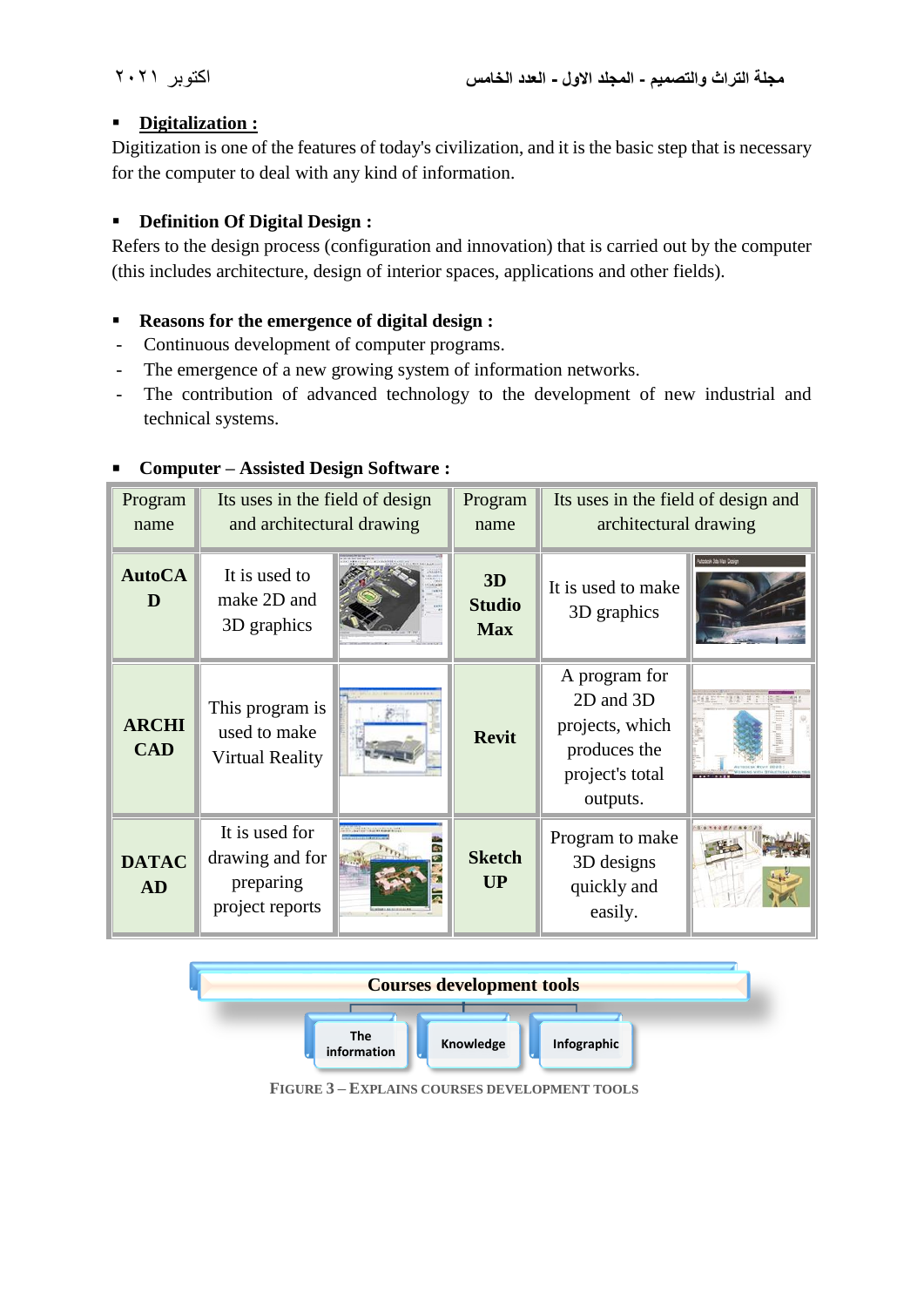#### **Information:**

It is the output of data processing, analysis and synthesis, to extract what the data contains to become of value to its users.

### **Knowledge:**

It is the understanding, interests and insights that an individual possesses through education and experience, data reflects a set of facts, information is a flow of meaning of data, and knowledge is a stock of informationfigure(3)

# **Infographic :**

It is the art of converting information and text data into images and graphics-figure(4), in an attempt to transfer complex information or data

in an attractive and simplified form to the recipient, making it easier for him to understand and assimilate.



**FIGURE 5 - ILLUSTRATING E-LEARNING**





**FIGURE 4- AN INFOGRAPHIC FOR INTERIOR DESIGN**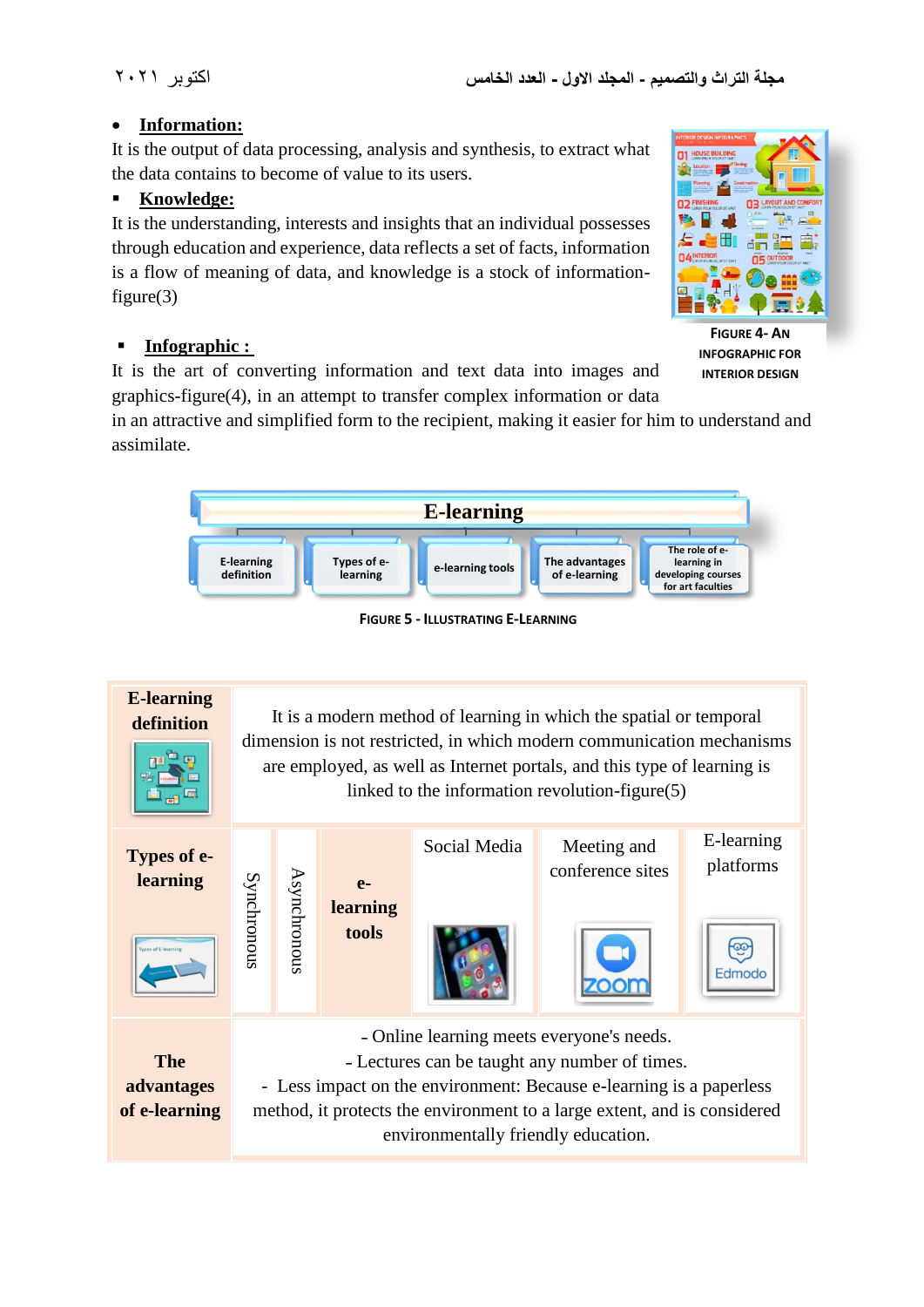- Universities should adopt the principle of lifelong learning. - Building new academic courses that meet the needs of society in the light of modern technology developments. - Drafting courses from regular paper books to electronic books, and using the infographic method to display the academic content. **The role of e-learning in developing courses for art faculties**

| المنزل الذكى Smatt Home<br>الهتزل الخكى<br>$-27.2$<br><b>d</b> SMART BULLIONS In                 | المنزل الذكى Smart Home<br>irestaret all-lre-ores<br><b>SMART</b><br>$H \cap R$<br><b>CONTRACTOR</b><br><b><i>INTERNATIONAL</i></b><br>Page                                                                                                                                                   |
|--------------------------------------------------------------------------------------------------|-----------------------------------------------------------------------------------------------------------------------------------------------------------------------------------------------------------------------------------------------------------------------------------------------|
| المنزل الذكى Smart Home<br><br>$ -$<br><b>B</b> Stori<br>$= 67$<br>$\bigcirc$ has said.<br>$= +$ | المنزل الذكى Smart Home<br>Change of<br><b>0</b> <del>houses</del><br><b>Call Automobile</b><br><b><i><u>Association</u></i></b><br><b>CONTRACTOR</b><br>$\alpha$<br>bringhamme<br><b><i><u>Anthurboard</u> Subscribes</i></b><br><b>CO</b> Americans<br>Page 3<br>Automo-<br><b>Research</b> |
| المنزل الذكى Smart Home<br>15804                                                                 | المنزل الذكى Smart Home<br><b>A SMART HOME</b><br>-<br>ш<br>÷<br>×<br>a<br>EH <sub>1</sub><br>uπ<br>$\bullet$<br>B.<br>沈<br>k<br>2                                                                                                                                                            |

To face these challenges, it is necessary to be liberated from the traditional courses of learning, as the objective is no longer limited to providing the student with knowledge and facts only, but also to develop his skills and abilities and build his personality to be able to interact with the changes of the times.



**Figure 6 - Course Description**

| <b>Course data</b> (Environmental Studies and Sciences course - -1<br>College of Applied Arts) |                                                                  |  |  |
|------------------------------------------------------------------------------------------------|------------------------------------------------------------------|--|--|
| Code :<br><b>HUM 003</b>                                                                       | <b>Course name:</b> Environmental Studies and Sciences-figure(6) |  |  |
|                                                                                                |                                                                  |  |  |

| <b>Course objective:</b> At the end of the course, the student should be able to: -2 |                                    |                   |                                            |  |
|--------------------------------------------------------------------------------------|------------------------------------|-------------------|--------------------------------------------|--|
|                                                                                      |                                    |                   | - Developing the student's imaginative     |  |
|                                                                                      | - Develop the student's            |                   | and skill abilities on inspiration, elicit |  |
| Learning<br>Traditional                                                              | imaginative and skill abilities on | <b>E-learning</b> | and interact with the regional             |  |
|                                                                                      | inspiration, elicit and interact   |                   | environment through accessing              |  |
|                                                                                      | with the regional environment      |                   | information sources and obtaining          |  |
|                                                                                      | and benefit from them in the       |                   | images, videos and research papers         |  |
|                                                                                      | furniture design vocabulary.       |                   | via the Internet and benefit from them     |  |
|                                                                                      |                                    |                   | in furniture design vocabulary.            |  |
|                                                                                      |                                    |                   |                                            |  |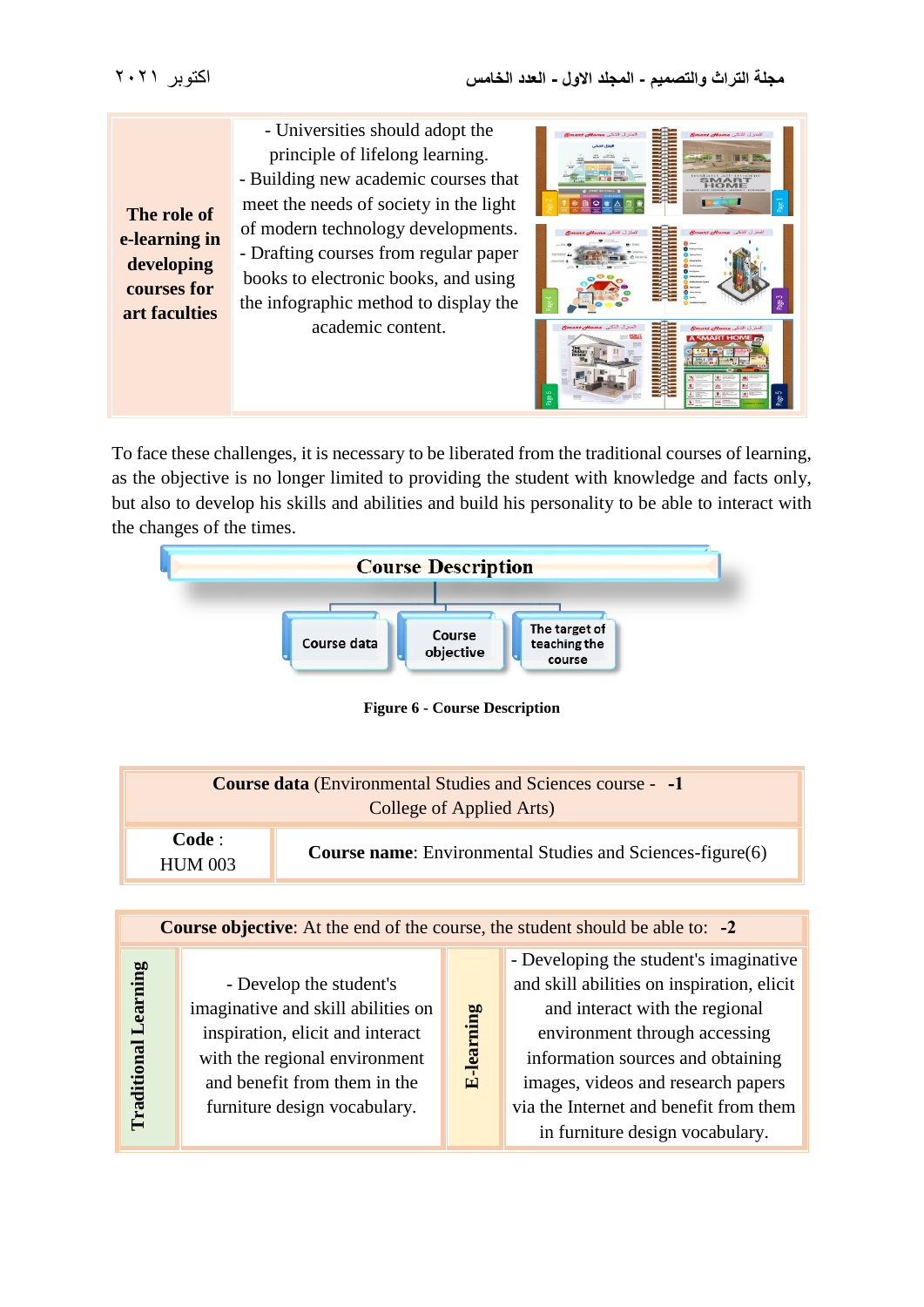| The target of teaching the course (target educational outcomes) At the end of the<br>$-3$<br>course, the student should be able to |                                                                                                                                                                         |                                                                                                                                                                                                                                                                                                                                                                                                                                                                                |  |  |
|------------------------------------------------------------------------------------------------------------------------------------|-------------------------------------------------------------------------------------------------------------------------------------------------------------------------|--------------------------------------------------------------------------------------------------------------------------------------------------------------------------------------------------------------------------------------------------------------------------------------------------------------------------------------------------------------------------------------------------------------------------------------------------------------------------------|--|--|
| At the end of the course the student should be able to:                                                                            |                                                                                                                                                                         |                                                                                                                                                                                                                                                                                                                                                                                                                                                                                |  |  |
|                                                                                                                                    | <b>Traditional Learning</b>                                                                                                                                             | <b>E-learning</b>                                                                                                                                                                                                                                                                                                                                                                                                                                                              |  |  |
| A - knowledge and<br>mderstanding                                                                                                  | 1. Determines the materials<br>used regionally.<br>2. It explains the<br>distinguishing features of<br>some regional environments.                                      | 1. Determines the materials used regionally<br>through an interactive learning environment that<br>provides the latest knowledge that is compatible<br>with the developments of the times.<br>2. Explains the distinctive features of some<br>regional environments through the use of<br>modern communication mechanisms from<br>computers, networks, multimedia, such as<br>sound, image, graphics, search mechanisms,<br>electronic libraries, as well as Internet portals. |  |  |
| <b>B-</b> Mental skills                                                                                                            | 1. Draw inspiration from the<br>environment in creating a<br>human-appropriate<br>environmental design.<br>2. Analyze the vocabulary of<br>the surrounding environment. | 1. Draw inspiration from the environment in<br>creating a human-appropriate environmental<br>design through self-direction on learning.<br>2. Analyzes the vocabulary of the surrounding<br>environment by going beyond the boundaries of<br>the walls and going to a rich environment with<br>multiple scientific sources in quantity, quality<br>and richness.                                                                                                               |  |  |
| V-Vocational<br>skills                                                                                                             | 1. Uses the elements of nature<br>in the design to suit the<br>environment.                                                                                             | 1. Uses the elements of nature in the design in a<br>way that suits the environment to create a<br>dynamic system that is influenced by the latest<br>knowledge in a way that increases the cultural<br>outcome, the breadth of horizons and patterns of<br>thinking, which develops his creativity.                                                                                                                                                                           |  |  |
| D-General<br>skills                                                                                                                | . Uses the international 1<br>information network (the<br>Internet) to identify the<br>designer's sources of<br>inspiration from the<br>environment.                    | 1. uses the international information network<br>(the Internet) to identify the designer's sources of<br>inspiration from the environment through ease of<br>access to the course and transcending the limits<br>of time and place with the possibility of<br>modifying the way scientific content is presented<br>in several ways, visual, audio or read according<br>to the appropriate method for the student.                                                              |  |  |

Accordingly, a Knowledge economy that integrates with digital and technological systems is achieved where The World Bank defines knowledge economies according to four pillars:

- 1. Institutional structures that provide incentives for entrepreneurship and the use of knowledge
- 2. Availability of skilled labor and a good education system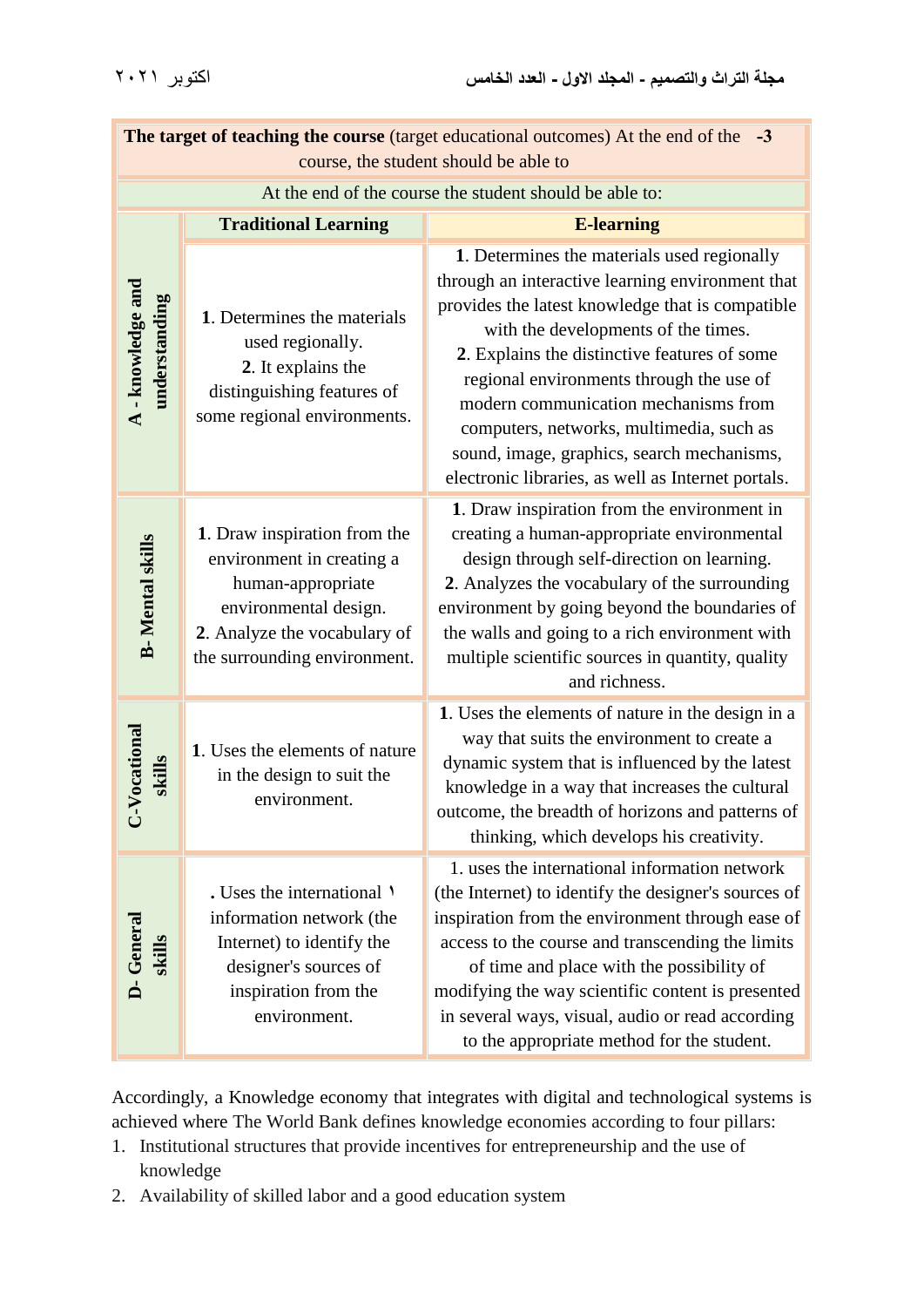3. Access to information and communication technology (ICT) infrastructures

4. A vibrant innovation landscape that includes academia, the private sector, and civil society

# **Research results:**

- Spreading the culture of university course development through electronic and interactive learning and preparing non-traditional courses that provide the greatest amount of good and appropriate learning that matches the capabilities of the learners in terms of flexibility, repetition and explanation

Paying attention to university courses containing infographics and converting data and information into graphic symbols that attract students and provide information faster and easier.

- The concept of the knowledge economy, which is a new developed economic pattern, is realized through the integration between learning, knowledge and creativity, where knowledge is the cornerstone of it and the most important element of production.

- Contribute to the dedication of the principles of sustainable development and continuous education, which are the basis for the advancement and progress of societies

# **Recommendations:**

Establishing a secure Egyptian higher education platform, in order to raise the university's scientific content for all disciplines, including the field of interior design and architecture, to serve as a basic pillar to bring about a set of strategic changes in the nature of the economic environment to launch the knowledge economy pattern and achieve the principle of sustainable development.

# **References:**

## **Books:**

1. Marck Smiciklas, The Power of Infographics, Que publishers, 2012, Indianapolis, United States of America

Internet sites:

1- www.emro.who.int/ar/health-topics/corona-virus/questions-and-answers.html

2- https://www.who.int/ar/emergencies/diseases/novel-coronavirus-2019/advice-forpublic/q-a-coronaviruses

3- https://www.vectorstock.com/royalty-free-vector/interior-design-infographics-vector-5834530

4- https://www.dreamstime.com/flat-furniture-infographic-concept-designer-workplaceplants-cupboard-pictures-clock-nightstands-mirror-rack-desk-shelves-image126752823

5- https://www.slideshare.net/JaimeWestman/home-color-psychology

6-

https://i.pinimg.com/originals/23/a3/91/23a391639b2b5db945d973aa32eba44a.jpg?epik= dj0yJnU9RkdxUFRScHNFNWNxYkl3YVJTLXMzQnJwaHVyblBsOWcmcD0wJm49NXB Dd25FVGlqNDNrZnZyMTNkemZFZyZ0PUFBQUFBR0FUODBF

7- https://www.amazon.com/Power-Infographics-Pictures-Communicate-Audiences/dp/0789749491